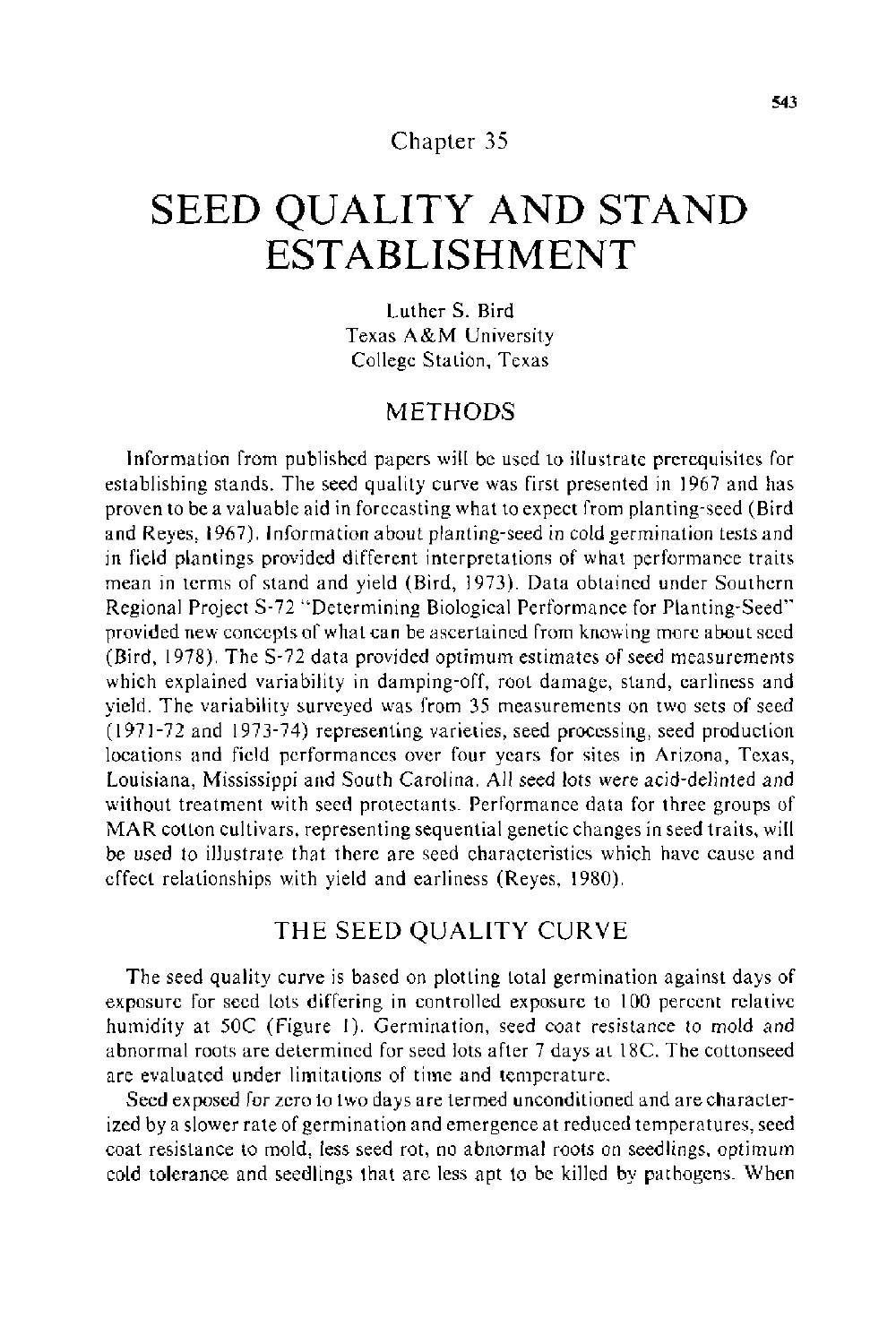

Figure 1. The seed quality curve shows total germination after 7-days at 18C for seed lots exposed 0, 1, 2, 3, 4, 5, 6 and 7 days to 100 percent relative humidity and SOC. Germination, amount of seed with moldy seed coats and abnormal roots at 18C for 7 days helps determine the position of an unknown seed lot on the curve. The position on the curve indicates what to expect from the seed in establishing field populations of cotton.

planting cotton early in the season, only unconditioned seed should be used, especially in regions where reduced temperatures and high soil moisture are likely to occur following planting. Only minimal seed treatment and other practices for controlling seedling disease are necessary when using unconditioned plantingseed. Seed exposed to the equivalent of 2 to 3 days moisture and heat are conditioned and exhibit the most rapid germination and emergence at reduced temperatures. Conditioned seed, in comparison with unconditioned, are further characterized by the seed coat being more susceptible to mold and to seed rot, more seedlings with abnormal roots, less cold tolerance and seedlings that are more sensitive to attack by pathogens. Conditioned seed should not be planted early in the season. They should be used in arid areas where preplant irrigation is practiced and soil moisture may be lost if germination and emergence is not fast enough. Conditioned seed will require use of the more effective seed treatments and use of other practices to reduce seedling disease. Seed exposed to the equivalent of 3 to 4 days moisture and heat have undergone partial deterioration. They germinate and emerge at much slower rates, seed coats are very susceptible to mold, seed rot is high, many more seedlings have abnormal roots, cold tolerance is lost and seedlings are very sensitive to damage by pathogens. Partially deteriorat-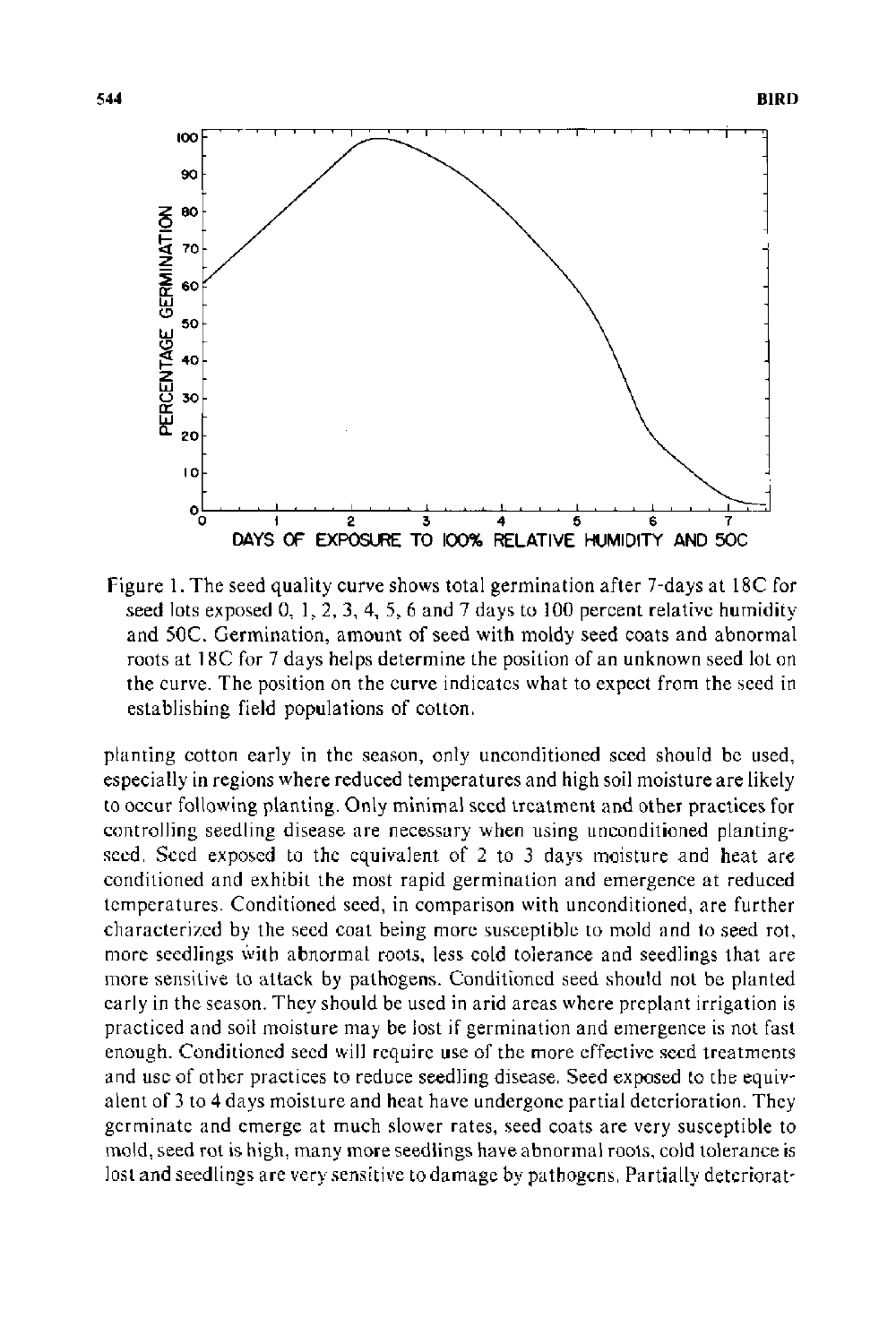#### GENETICS OF SEED QUALITY *545*

ed seed, if they must be used, should be planted only after soil temperature and moisture conditions will be continually favorable for cotton.

Unconditioned seed will give essentially the same germination and good roots in the cold and standard tests. Conditioned seed may give essentially the same germination in both tests, but there will be some abnormal roots in the cold test. Partially deteriorated seed will have less germination and many more abnormal roots in the cold test when compared to performance in the standard test. If the electrical conductivity of seed leachate is used, unconditioned seed will have a low conductivity rating, conditioned seed a higher and partially deteriorated seed a much higher rating.

The seed quality curve helped to identify three desirable traits for cotton planting-seed. These were: reduced total germination at 18C after 7 days (resulting from a slower rate of germination under the 7-day limitation); coats of seed with zero to two days exposure to moisture and heat that are resistant to mold growth at reduced temperatures: and the number of seedlings with abnormal roots, when evaluated at reduced temperatures. increases in relation to time of exposure of seed to moisture and heat.

Correlation coefficients among measurements made in the germinator (in this case 16C after 7 days) reveal the meaning for the traits relative to establishing stands of healthy plants. Field performance data were obtained in early plantings when soil temperatures were minimal for cotton (Table 1). Germination at 16C after 7 days was favorably associated with live seedlings 14 days after initial emergence. However, with time this changed to an unfavorable association. Seed

| Variables                     | Period from emergence to establishment<br>of stands in the field<br>Days From Planting |                   |        |                |        |  |  |
|-------------------------------|----------------------------------------------------------------------------------------|-------------------|--------|----------------|--------|--|--|
|                               |                                                                                        |                   |        |                |        |  |  |
|                               | Germination, 7 days, 16C                                                               | $.41*$            | $-16$  | $-36*$         | $-35*$ |  |  |
| Moldy seed coats, 7 days, 16C | .01                                                                                    | $-37*$<br>$44***$ | $-33*$ | $-31$<br>$-22$ |        |  |  |
| Postemergence damping-off     | $.80**$                                                                                |                   | $-14$  |                |        |  |  |
| Plants with healthy roots     | .06                                                                                    | .26               | $.41*$ | $.44**$        |        |  |  |
|                               | Period of disease                                                                      |                   |        |                |        |  |  |

Table 1. Correlation coefficients among seed measurements made in the germinator and field performance during the period of establishing stands for cotton cultivars representing variability for the traits involved.

\*Significant at 5 percent level

\*\*Significant at I percent level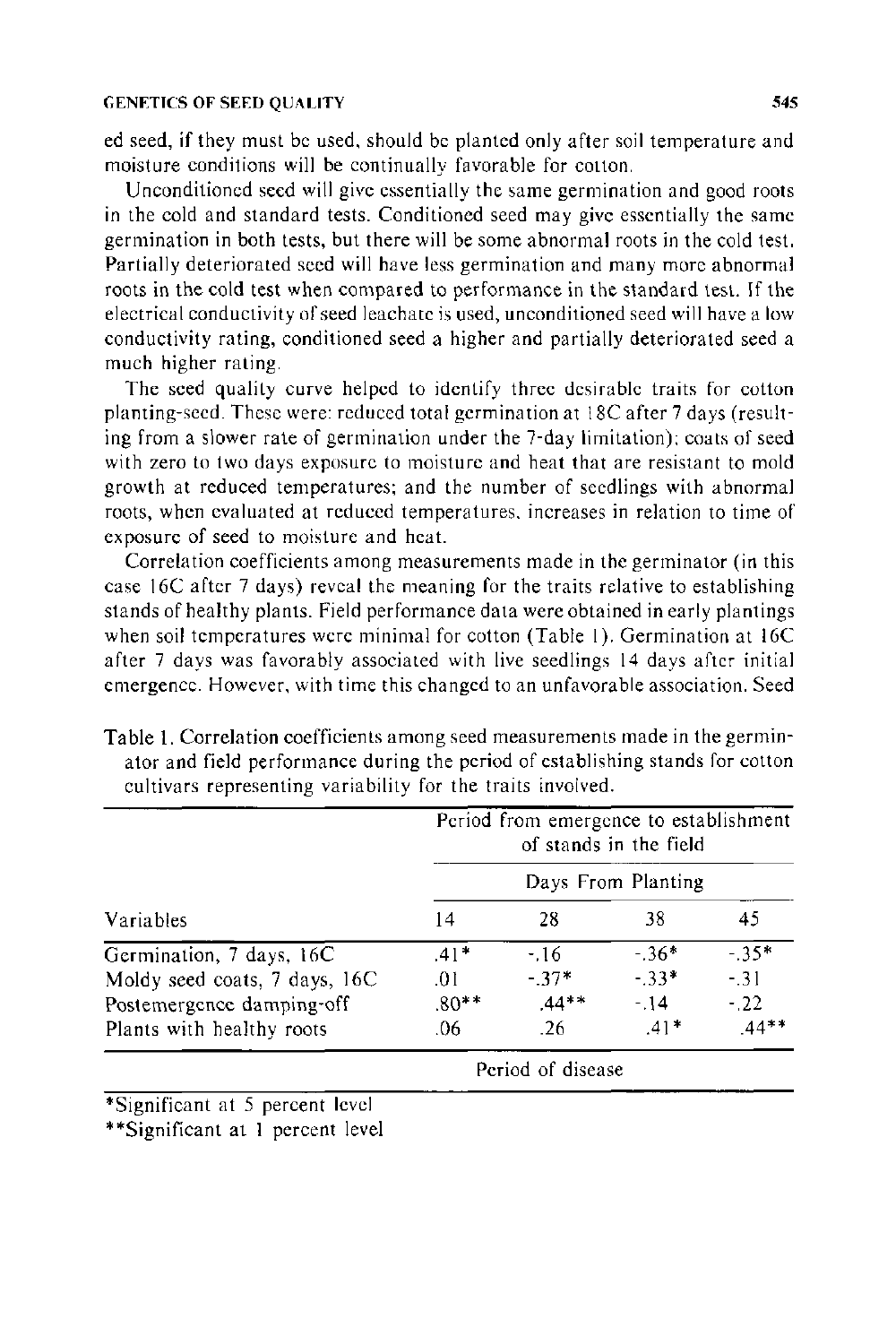lots with high germination resulted in high and rapid field emergence. These seedlings were in turn killed by pathogens, as indicated by the high positive correlation between live seedlings 14 days after emergence and postemergence damping-off (Table 1). Seed lots with low germination and less seed with moldy coats had less damping-off, higher stands and more plants with healthy root systems 38 to 45 days after initial emergence (Tables 1 and 2). Such correlation coefficients, over the span of time when seedling pathogens take their toll, reveal what to expect from seed traits in giving field stands. The correlation coefficients with yield are more revealing. The seed lots with lower germination, less moldy seed, less damping-off, high field populations and more plants having healthy roots gave the best yields (Table 3).

Table 2. Correlation coefficients among seed measurements made in the germinator and in field performance in establishing healthy stands of plants for cotton cultivars representing variability for the traits involved.

| Variables in<br>the field                              | Performance in germinator,<br>variables in 7 days, 16C |              |  |  |  |  |
|--------------------------------------------------------|--------------------------------------------------------|--------------|--|--|--|--|
|                                                        | Germination                                            | Moldy seed   |  |  |  |  |
| Postemergence damping-off<br>Plants with healthy roots | $46***$<br>$-55***$                                    | .04<br>$-32$ |  |  |  |  |

\*\*Significant at **1** percent level

Table 3. Correlation coefficients among seed measurements made in the germinator and in field performance in establishing stands of healthy plants with yield for cotton cultivars representing variability for the traits involved.

| Seed and performance measurements | Yield   |  |  |
|-----------------------------------|---------|--|--|
| Germination, 7-days, 16C          | $-25$   |  |  |
| Moldy seed, 7-days, 16C           | $-35*$  |  |  |
| Postemergence damping-off         | $-.28$  |  |  |
| Plants with healthy roots         | $.39*$  |  |  |
| Stand, 45-days from planting      | $.68**$ |  |  |

\*Significant at 5 percent level

\*\*Significant at 1 percent level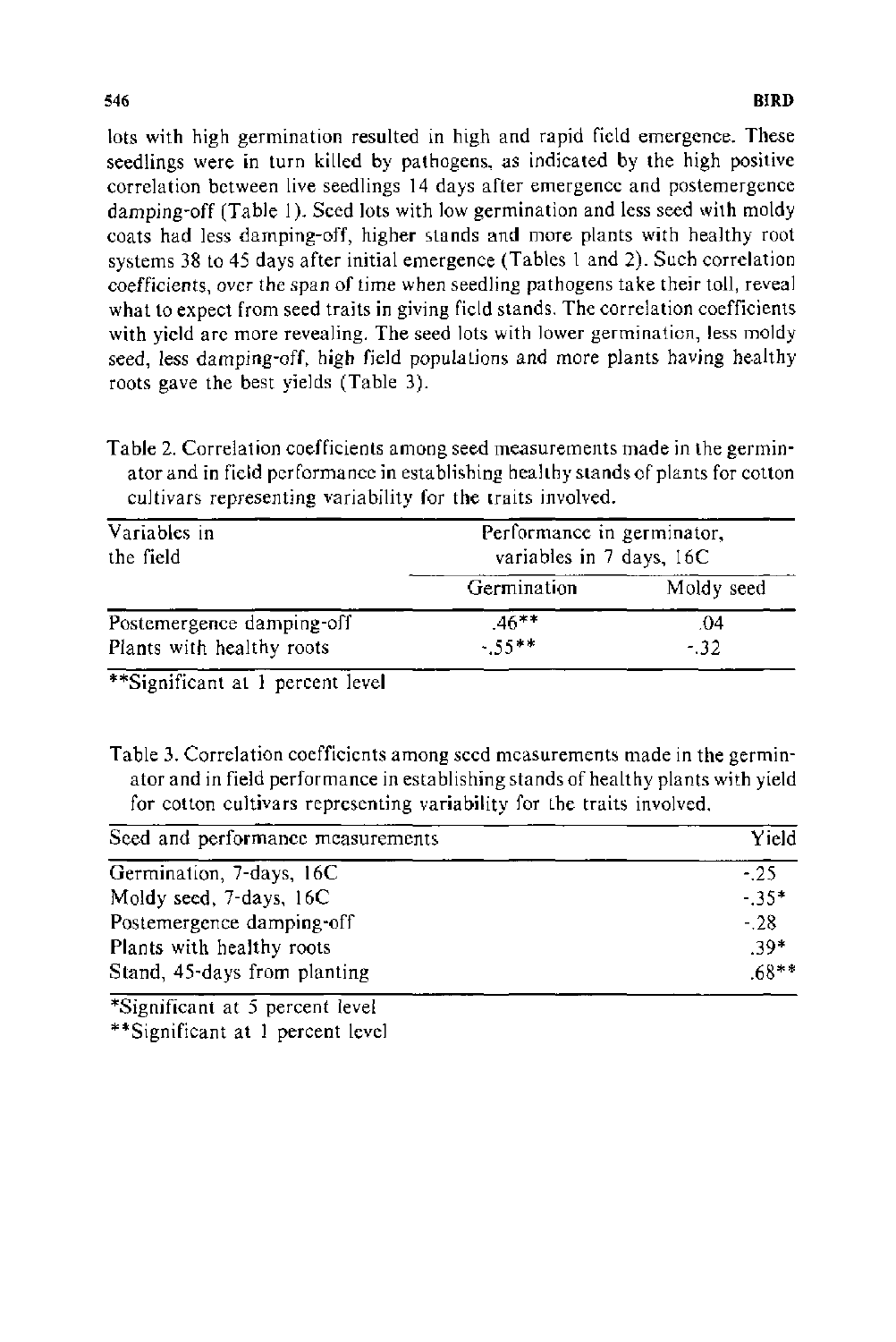## APPLICATION TO GENETIC IMPROVEMENT

The seed quality curve makes it possible to understand the relationships between measured seed traits and actual performances in the field. The regional S-72 data were handled in a manner to identify 6 of 35 seed measurements having the most likelihood of use in forecasting performance of planting-seed. The six seed measurements, along with the sign of the standard partial regression coefficient (SPRC) between them and field performances, are given in Table 4. The criterion for a good measurement would be the same sign showing a favorable direct relationship for each set with each field performance measurement. A high level of seed damage in a lot is known to be unfavorable for performance (Table 4). Yet, the SPRC signs for cut seed are inconsistent for seed sets and every performance character other than stand. The sign is favorable for low levels of cut seed being associated with high stands. The SPRC signs for germination as percentage of check (from Moore's Tetrazolium test) were consistent for seed sets for all performance traits other than damping-off. Where consistent, the signs show favorable relationships except for good roots. High germination as percentage of check correlates with low percentage plants with good roots in field populations. The SPRC signs for velocity of germination at 18C were inconsistent for seed sets and all performance traits other than damping-off and earliness. These relationships showed high velocity of germination was associated with low damping-off and late maturity. Total germination at 18C had consistent SPRC signs for damping-off, stand and yield. In this case, high germination was associated with high damping-off, high stands and high yield. Seed index had the same pattern of consistency as germination at 18C, with SPRC signs being the opposite. Heavy seed were associated with less damping-off, lower stands and lower yields. Leachate resistance to conductivity (or low ion content) was the only seed measurement having SPRC signs consistent for sets of seed and all performance traits. High resistance of leachate (low conductivity) was favorably correlated with less damping-off, high stands, more plants with good roots and high yield. High resistance was associated with lateness of maturity which may be considered unfavorable.

In a broad biological sense, the capability of making certain seed measurements which will indicate field performance, including yield potential. would be desirable. The S-72 data indicate that this is a viable objective. The  $R<sup>2</sup>$  values (Table 4) indicate the likelihood of using the same seed measurements for damping-off and earliness as used for stand, good roots and yield is not good. However, the  $R<sup>2</sup>$  values indicate that the likelihood of having a set of seed measurements which will indicate the ability of getting high stands of plants with good roots that give high yields is very good. High leachate resistance to conductivity was the only measurement having consistency and a favorable relationship with stand, good roots and yield (see Chapter 33). Four measurements (total germination as percent of check, germination at 18C, seed index and leachate resistance) would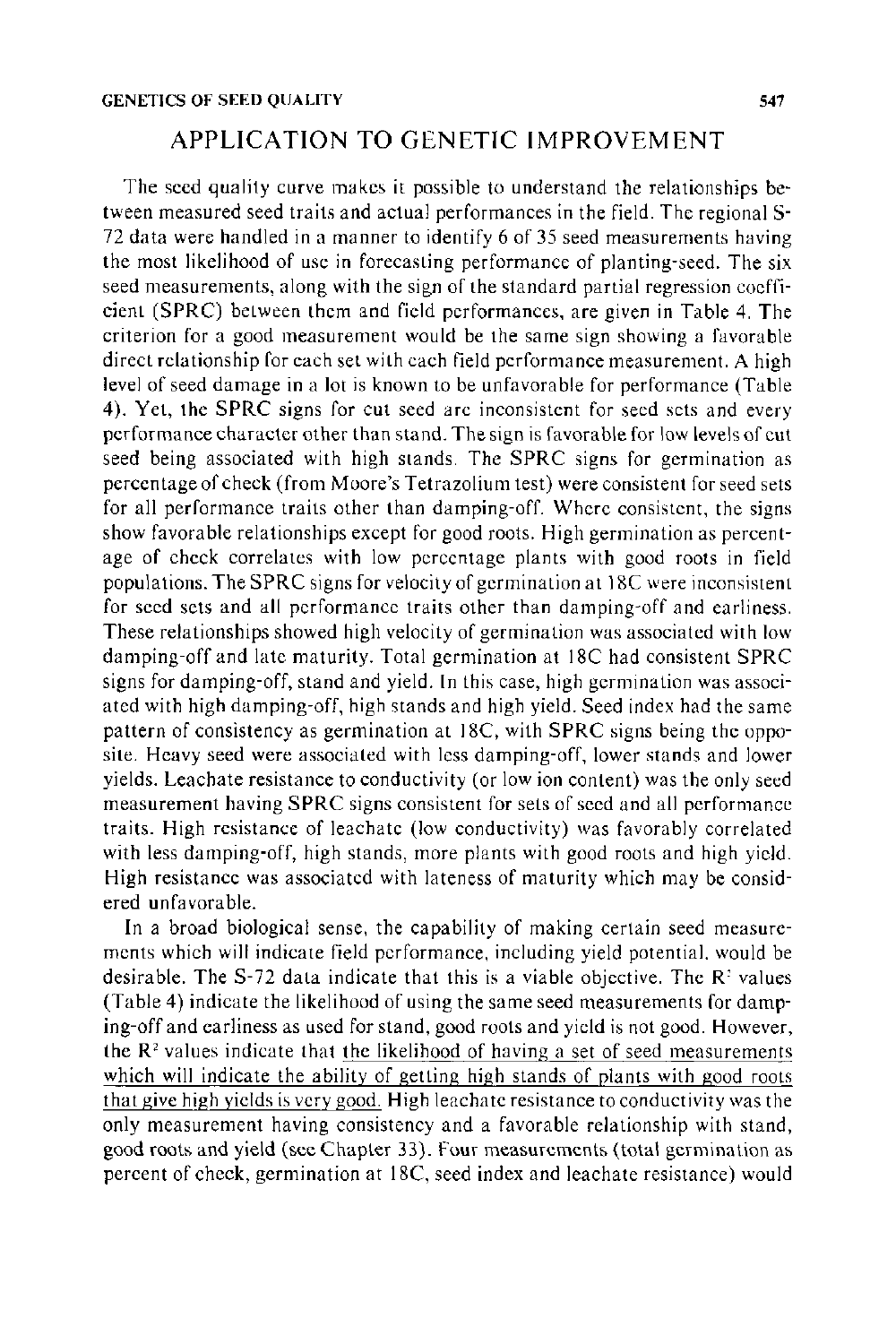| Seed trait                           |             | Performance trait and sign of standard partial regression coefficient |           |           |            |           |           |           |           |           |
|--------------------------------------|-------------|-----------------------------------------------------------------------|-----------|-----------|------------|-----------|-----------|-----------|-----------|-----------|
|                                      | Damping-off |                                                                       | Stand     |           | Good roots |           | Earliness |           | Yield     |           |
|                                      | $70 - 71$   | $72 - 73$                                                             | $70 - 71$ | $72 - 73$ | $70 - 71$  | $72 - 73$ | $70-71$   | $72 - 73$ | $70 - 71$ | 72-73     |
| Percent damaged seed, multi-cut      |             |                                                                       |           |           |            |           |           |           |           |           |
| Total germination, percent of check  | $+$         |                                                                       |           |           |            |           |           |           |           |           |
| Velocity of germination, 18C         |             |                                                                       |           |           | ┿          |           |           |           |           |           |
| Total germination, percent 18C       |             |                                                                       |           |           |            |           |           |           |           |           |
| Seed index, acid-delinted            |             |                                                                       |           |           |            |           |           |           |           |           |
| Leachate, resistance to conductivity |             |                                                                       |           |           |            |           |           |           |           |           |
| $R2$ as percent                      | 6.1         |                                                                       | $96.9**$  |           | $84.2**$   |           | 44.6      |           | $68.2***$ |           |
|                                      |             | 20.6                                                                  |           | 53.3      |            | 40.7      |           | 58.9      |           | $84.5***$ |

Table 4. Broad biological implication and potential of pertinent seed traits in forecasting performance in the **field.** (Southern Regional data for 1970-71 and 1972-73 sets of seed.)

\*\*Significant at 1 percent level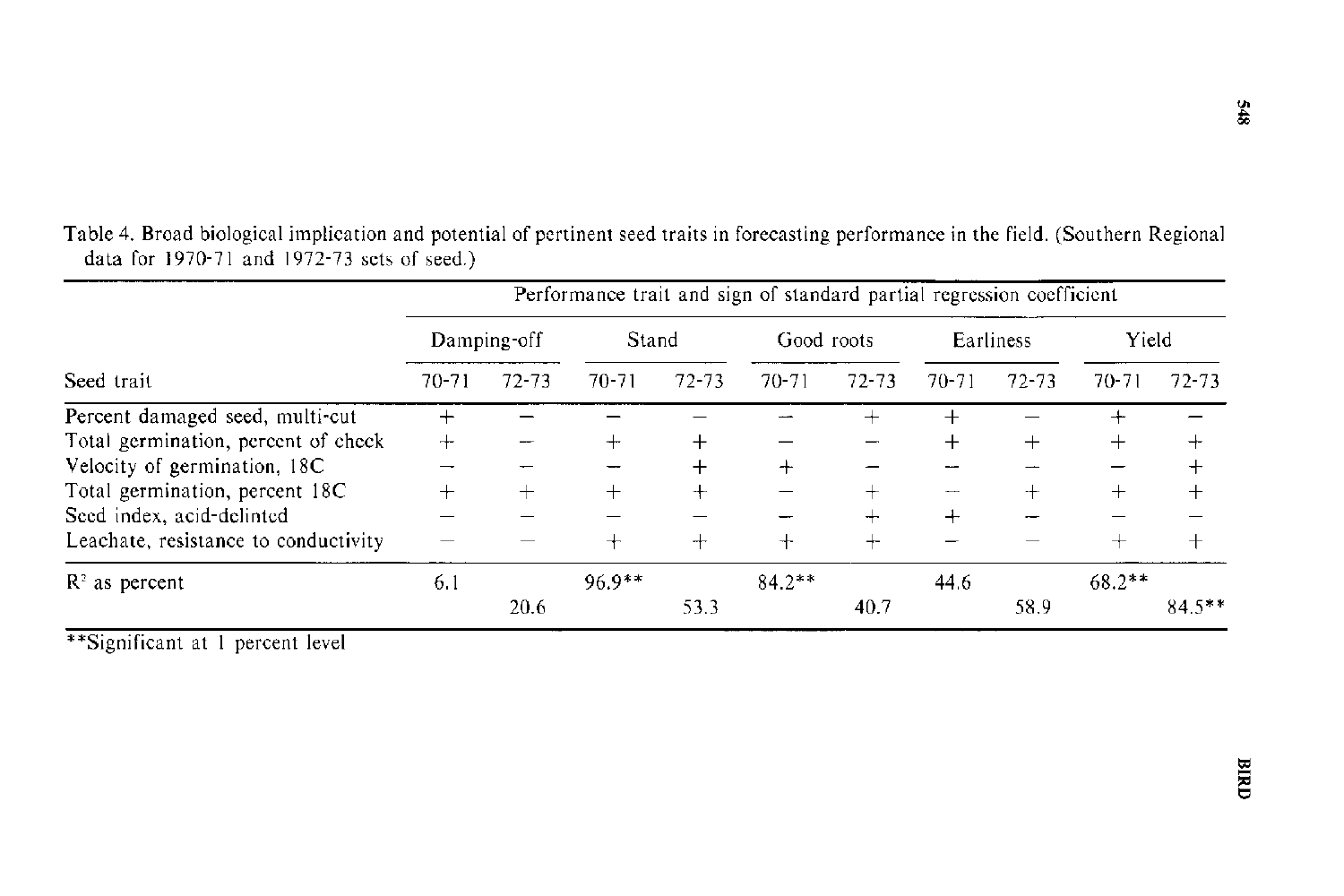#### GENETICS OF SEED OUALITY 549

be reliable in forecasting stand and yield. If only one field performance trait is to be considered, the  $\mathbb{R}^2$  values indicate a greater likelihood of success in dealing with yield instead of stand (Table 4).

The information for the two sets of S-72 seed (Table 4) may be used with the seed quality curve (Figure I) to estimate the amount of exposure to moisture and heat for the seed. The positive relationship of germination at 18C with dampingoff, stand and yield indicate the seed had the average equivalent exposure of 2 to 3.5 days exposure to moisture and heat. The 1970-71 seed were produced in Arizona and South Carolina, and the 1972-73 seed were produced on the B. V. A&M University Farm at College Station, Texas. The locations of production suggest that on the average the seed would have had an excess of 2 days natural exposure to *SOC* and 100 percent relative humidity.

A main consideration in the genetic improvement of cotton for multi-adversity resistance (MAR) is proper alteration of seed and seedling traits having to do with performance in cool-wet soil in a manner to give high populations of plants with good roots. The desired alterations are being accomplished. If the above relationship information is correct, then such improvements should be associated with improvements in yield potential. The information shown in Figure 2 indi-



Figure 2. Total lint yield at 142 days and mature yield at 129 days (earliness) for Deltapine 16, and cultivars representing sequential hybrid pools 1, 2 and 3 of the MAR program. Performance of the MAR cultivars illustrates what genetic alteration of seed and seedling traits, having to do with establishing field stands, can mean for yield and earliness in cotton.